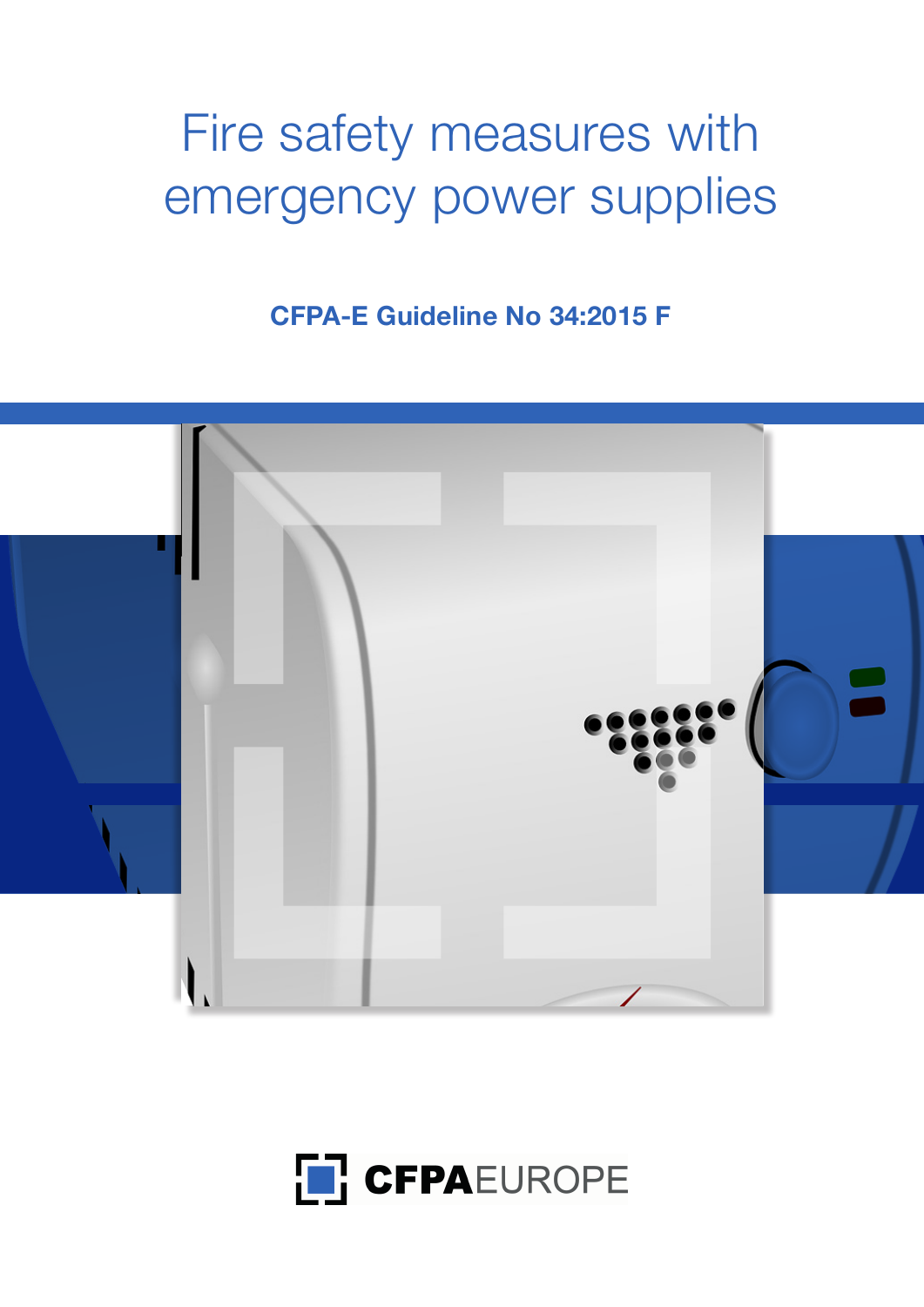

#### **FOREWORD**

The European fire protection associations have decided to produce common guidelines in order to achieve similar interpretation in European countries and to give examples of acceptable solutions, concepts and models. The Confederation of Fire Protection Associations in Europe (CFPA E) has the aim to facilitate and support fire protection work in European countries.

The market imposes new demands for quality and safety. Today, fire protection forms an integral part of a modern strategy for survival and competitiveness.

This guideline is primarily intended for those responsible for safety in companies and organisations. It is also addressed to fire and rescue services, consultants, safety companies etc. so that, in course of their work, they may be able to help companies and organisations to increase their levels of fire safety.

The proposals within this guideline have been produced by the Fire Protection Association and the author is Adair Lewis from the UK.

This Guideline has been compiled by Guidelines Commission and adopted by all fire protection associations in the Confederation of Fire Protection Associations Europe.

These guidelines reflect best practice developed by the countries of CFPA Europe. Where the guidelines and national requirement conflict, national requirements must apply.

Copenhagen, March 2015 Madrid, March 2015 CFPA Europe Guidelines Commission

Jesper Ditlev Miguel Vidueira<br>Chairman Chairman Chairman

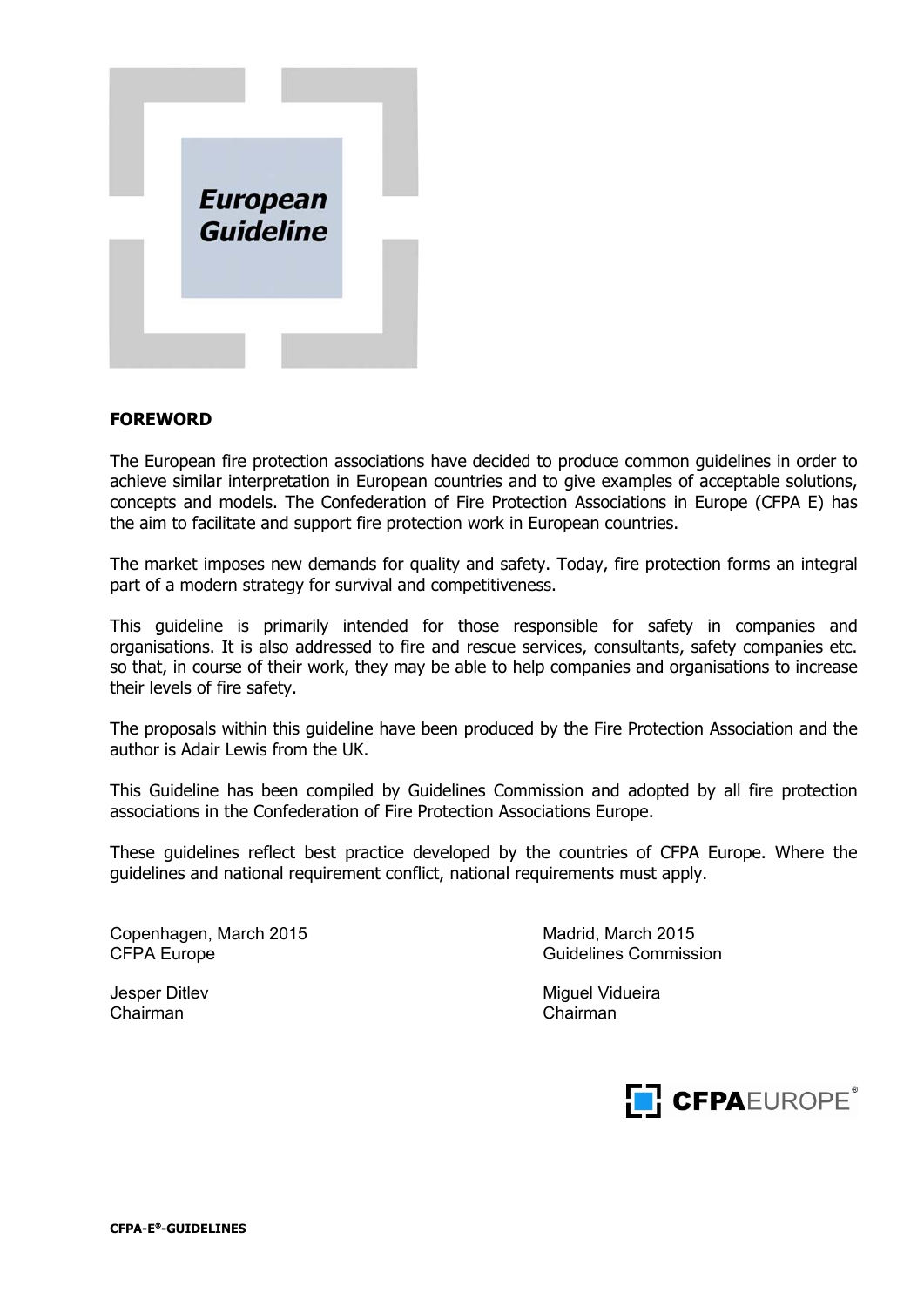

## **CONTENTS**

| $\overline{2}$ |  |
|----------------|--|
| 3              |  |
| $\overline{4}$ |  |
| 5              |  |
| 6              |  |
| $\overline{7}$ |  |
| 8              |  |
| 9              |  |
| 10             |  |
| 11             |  |
| 12             |  |
| 13             |  |
| 14             |  |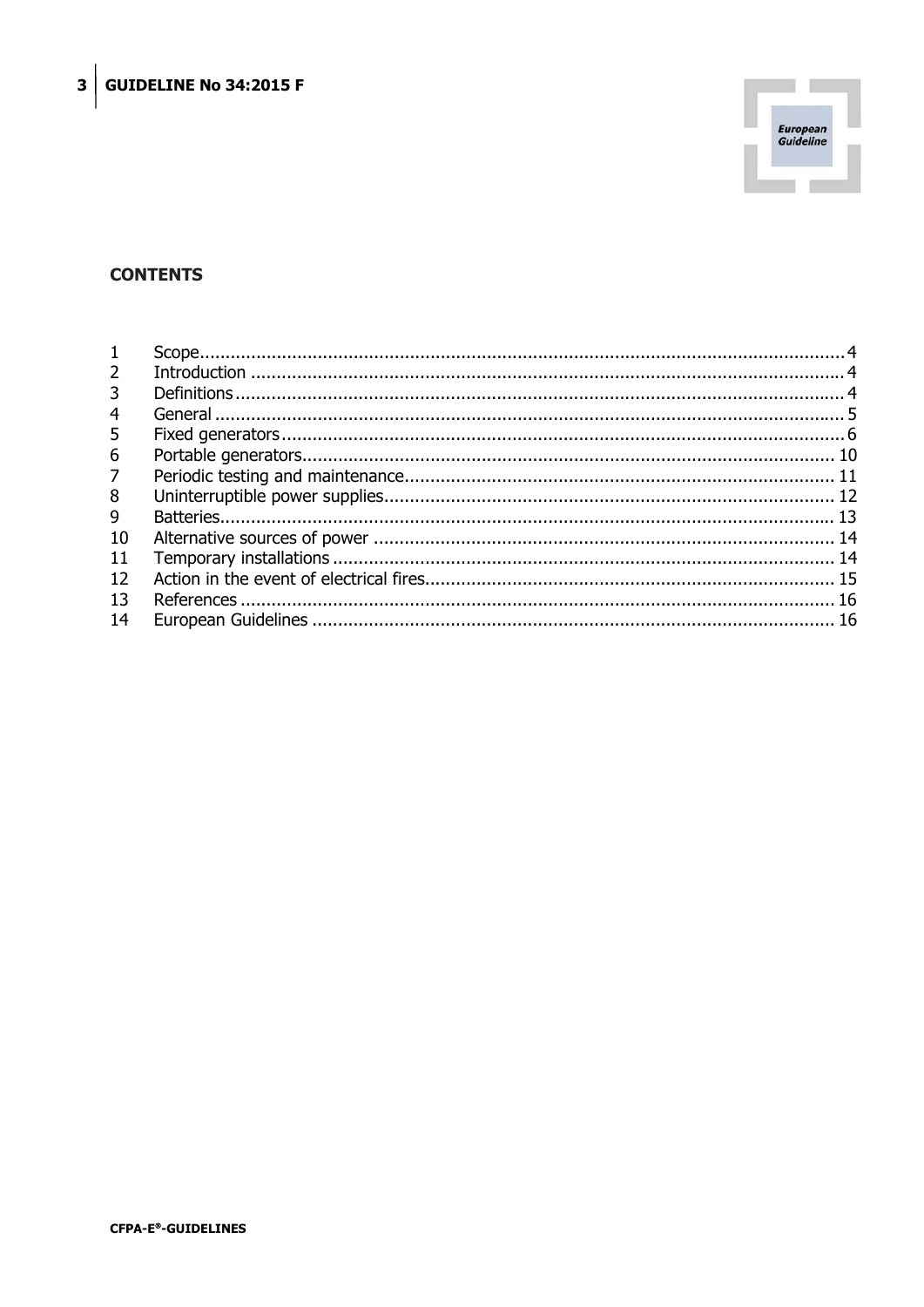

## **1 Scope**

This Guideline outlines practical measures that can be taken to reduce the number of fires associated with emergency power generating equipment. The guidance applies to the use of fixed and portable generators and also to uninterruptable power supplies that are often provided for computer installations and associated equipment.

This document does not make recommendations relating to the provision of emergency escape lighting; the storage of the fuel supplies for generators is also excluded. Provisions for these items should be in accordance with national standards and other Guidelines.

## **2 Introduction**

With the increasing dependence on electrical power in industry and commerce, many organisations need an immediate back up supply of electricity should the normal power supply fail as a result of a fire, flood or other natural disaster. Power may be needed to run life safety systems, to maintain business continuity or to assist in rescue, salvage and investigation operations. In some cases there may be insurance implications in the event of a complete failure of the electrical supply.

Possible standby sources of power may be:

- storage batteries
- fixed or portable generators capable of independent operation,
- a separate supply feed that is independent of the normal power supply and unlikely to fail at the same time.

The possibility of installing a duplicate provision of power from a three-phase supply should also be considered where this is can be achieved.

## **3 Definitions**

#### **Uninterruptible power supply (UPS)**

A battery powered power supply unit designed to provide power automatically and with the minimum of delay in the event of an interruption in the supply of normal mains electrical power.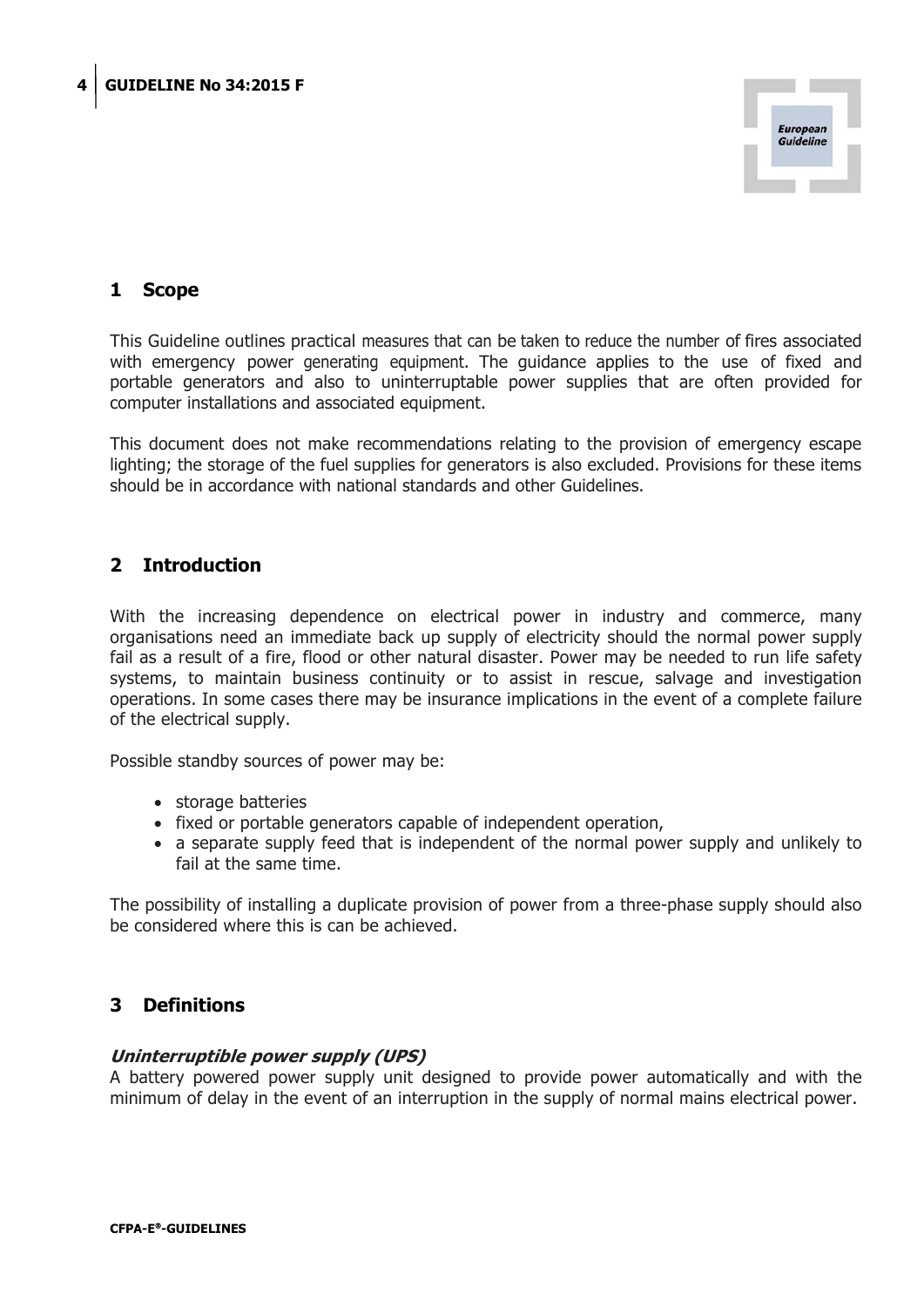

## **4 General**

- 4.1 Electrical supply installations, both temporary and permanent, must be installed in accordance with national legislation and appropriate standards.
- 4.2 All electrical work should be undertaken by a competent electrician.
- 4.3 When considering purchasing a temporary or emergency power generator, a check should be made that the power supply specified is adequate for all intended purposes. For economy, eliminate unnecessary applications.
- 4.4 For a safe and reliable service, a source of supply should be selected that will maintain power at the required voltage for an adequate period of time.
- 4.5 The standby supply should operate independently of the normal source of power so that it will always be capable of operating in the event of a failure of the normal source.
- 4.6 For life safety or business continuity systems to operate in fire conditions, the generator and any control equipment should be provided with fire protection of adequate duration. All elements of construction of enclosures for emergency generators should be of noncombustible material and have a minimum of 1 hour fire resistance.
- 4.7 Equipment shall be designed and installed so as to facilitate periodic inspection, testing and maintenance.
- 4.8 Stocks of fuel for generators should be kept to the minimum consistent with anticipated running requirements.
- 4.9 Fuel should not be kept in portable containers in the immediate vicinity of the generator.
- 4.10 Smoking should be prohibited in the vicinity of portable generators.
- 4.11 During the period of the emergency, all equipment not powered by the standby power supply should be switched off. When normal power supplies are restored, automatic equipment should be checked and any time clocks and control mechanisms should be reset as necessary.
- 4.12 Even if a UPS is present to cope with failure/variation of the normal power supply for computers and other business critical equipment, it will still be necessary for certain systems, such as automatic fire detection and alarm systems, security alarms and similar installations, to have their own back-up power supplies, as specified in relevant installation and operating standards.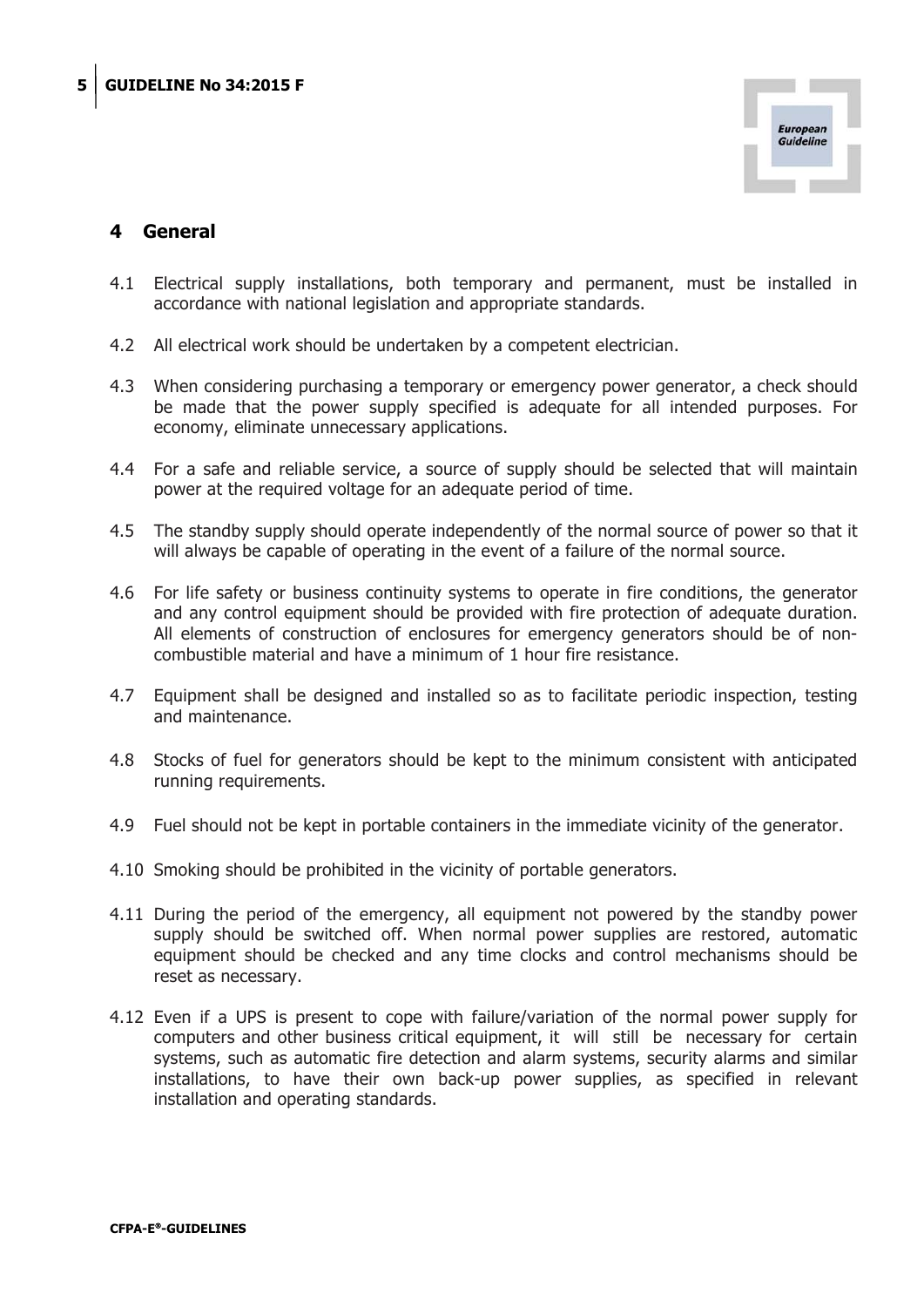

- 4.13 While it is important to install a generator with sufficient capacity for all foreseeable future needs, the cost of power when a generator is only running at a fraction of its capacity must be considered.
- 4.14 In hospitals, nursing homes and similar establishments, the power supplies to critical equipment must be maintained without significant interruption and the level of lighting must also be maintained such that treatment and movement of staff can continue safely. In these instances, specialist advice regarding standby power supplies should be sought.
- 4.15 A design where a diesel emergency generator also acts as a fire pump for the sprinkler installation should be avoided.

## **5 Fixed generators**

- 5.1 Fixed generators tend to be fuelled by diesel fuel, natural gas or propane. The choice should be made on availability of the fuel, or for environmental or practical reasons. Diesel-fuelled generators tend to be quieter and need less maintenance (water-cooled diesel units operate for up to 30,000 hours before major service) than comparably sized gas or propane powered units (water-cooled gas units may operate for up to 10,000 hours before major maintenance).
- 5.2 The choice will also be determined by the nature of the supply required; single-phase or three-phase generators are available running at either 120V or 240V. Throughout Europe generators should produce power with a frequency of 50Hz.
- 5.3 The specification should include the type of air filter, silencer and starter system. The latter consists of a 12V battery and starter motor with a charging alternator and start/stop switch. Diesel units should be fitted with a pre-heat switch and should have a safety shutdown system to protect the engine in case of oil pressure loss, generator overspeed or high water temperature.
- 5.4 When specifying new equipment it should be remembered that any electric motors which need to be powered will draw several times more current when starting under load than when running freely. (This will apply, for instance, in the case of air conditioning units, air compressors, pumps, refrigerators and freezers.) This factor may also have a significant bearing on the choice of a single-phase or three-phase generator.
- 5.5 Generating equipment must incorporate a feature which prevents it from delivering overcurrent to the system(s) to which it is providing power. The power rating of the integral overcurrent protection shall be co-ordinated with the downstream protective devices to ensure, as far as possible, that the downstream devices operate first.
- 5.6 Where electronic protection takes the form of feedback to limit the current output, the internal transfer switches shall operate so as first to eliminate the least critical portion of the connected electrical load.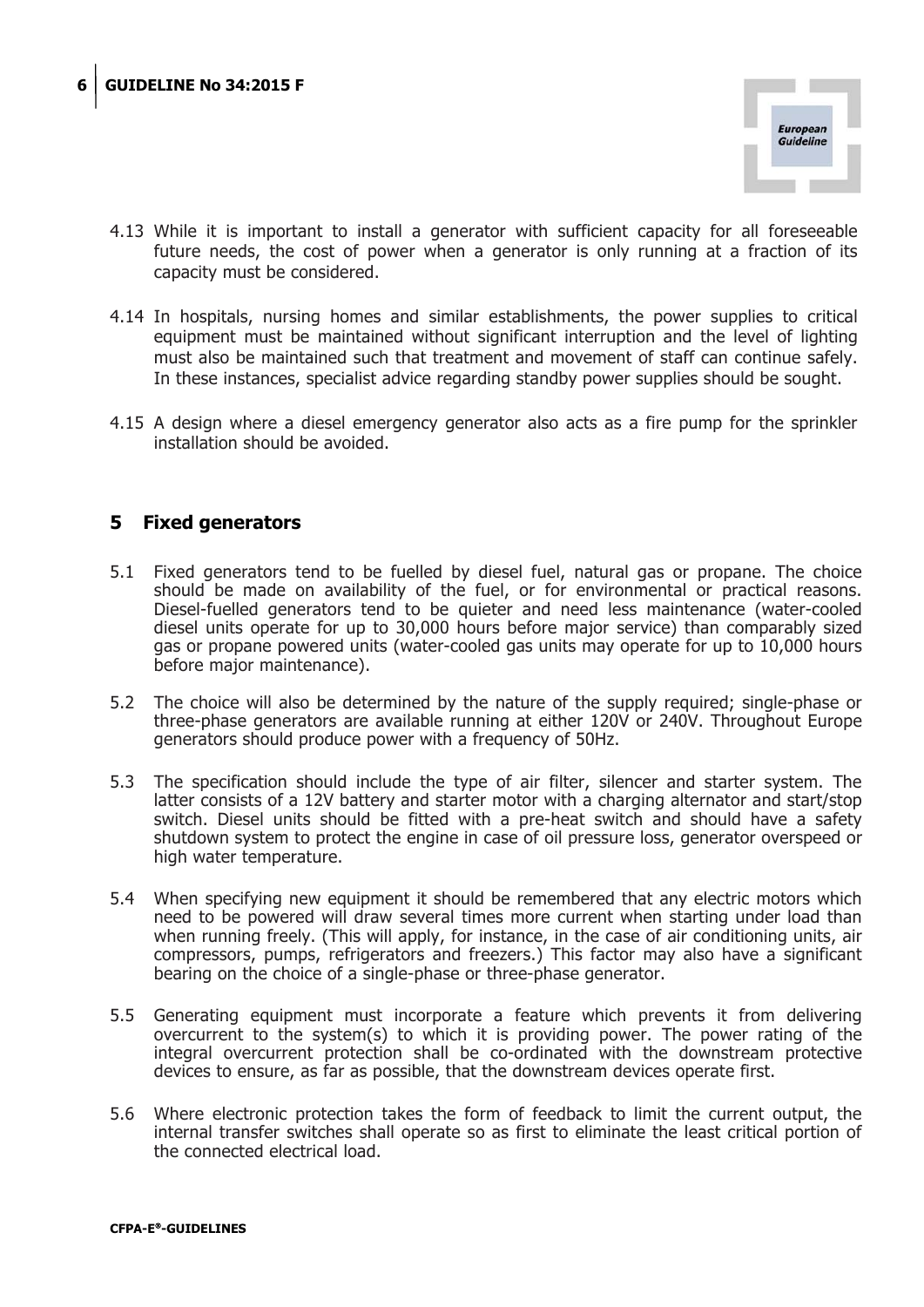

- 5.7 Generator rooms should be kept free of potential sources of ignition except for suitable lighting and illuminated fire exit signs where these are necessary. Similarly, generator rooms should not be used for the storage of combustible materials
- 5.8 When the emergency is over, the equipment should be inspected, refuelled and made ready for use in case it is needed shortly afterwards.



Photo1: Fixed generator installed within a building.

## **Installation**

- 5.9 All fixed electrical generating equipment should be installed, operated and maintained in accordance with the manufacturer's instructions.
- 5.10 Fixed generators should be sited in purpose built enclosures of non-combustible construction that are used for no other purpose.
- 5.11 Generating equipment should be located remote from the main buildings so as not to be damaged by a fire in the production or other facilities. The location should be clear of stored combustible materials and remote from areas where flammable gas or flammable vapours may be present or released.
- 5.12 Generators should not be installed on low lying areas or in other locations where flooding may occur or run-off water from fire fighting operations may accumulate. Positions where they may be subject to mechanical damage, for example from vehicle movements, should also be avoided.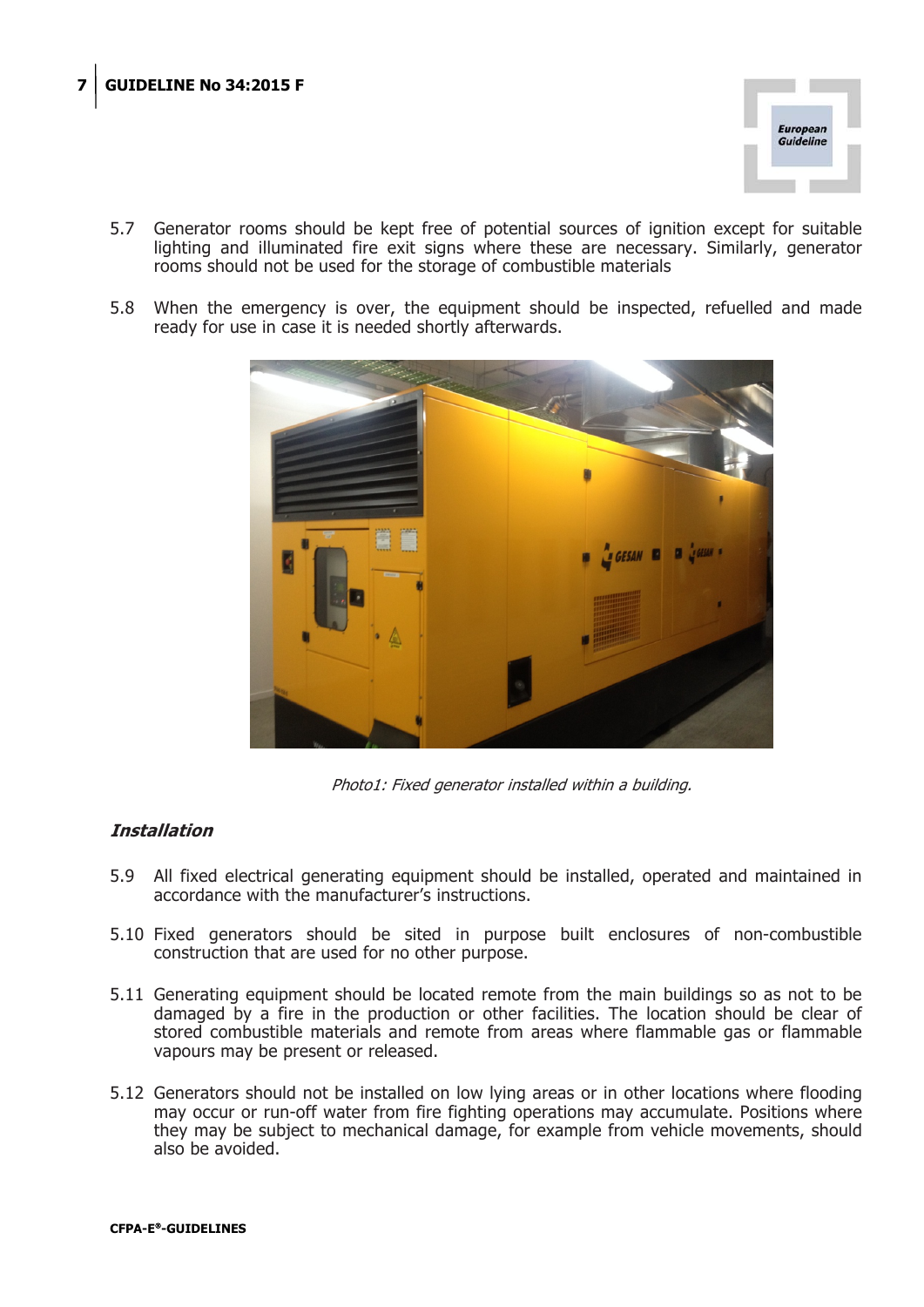

- 5.13 When designing a new facility, adequate access should be incorporated to enable the equipment to be unloaded and installed safely.
- 5.14 There should be adequate clear space of at least 1m around generating equipment to allow routine maintenance and the replacement of parts as necessary. This area should be marked prominently on the floor and/or by the provision of suitable barriers. No combustible materials should be stored in this defined area.
- 5.15 The mounting of the generating equipment should be of sufficient strength and mass to withstand the static and dynamic forces likely to be imposed upon it.
- 5.16 The floor of the generator room should have a suitable non-slip and oil resisting surface.

#### **Location**

- 5.17 The enclosure should be provided with adequate ventilation and an adequate supply of cooling air in accordance with the manufacturer's instructions.
- 5.18 An exhaust pipe should be provided for transporting exhaust gases to a safe place in the open air by the shortest practicable route. Care must be taken to ensure that the smoke and gases vent well away from fresh air inlets and so as not to re-enter the generator room. Care must also be taken to ensure that exhaust gases are not likely to be drawn into nearby premises where they may actuate the automatic fire detection installation or present a health risk to staff.
- 5.19 Where the exhaust pipe runs vertically, it should be fitted with suitable means to prevent any condensate from flowing back into the engine.
- 5.20 The exhaust pipe should be insulated so that it does not present a fire hazard.
- 5.21 Suitable fixed heating should be installed to ensure that the temperature of the enclosure does not fall below 10°C, to ensure easy starting of a diesel engine in cold weather.
- 5.22 The engine's exhaust should be fitted with a suitable silencer.
- 5.23 When considering noise attenuation requirements for the generator room, care should be taken to specify materials that are compatible with fire protection requirements.
- 5.24 The engine air intake should be fitted with a suitable air filter. A metal mesh filter is preferable to one incorporating a waxed paper cartridge, especially in circumstances where burning brands could be drawn into the engine.
- 5.25 Fuel tanks should be of welded steel, with a separate tank for each generator, and each tank should be fitted with a fuel level gauge.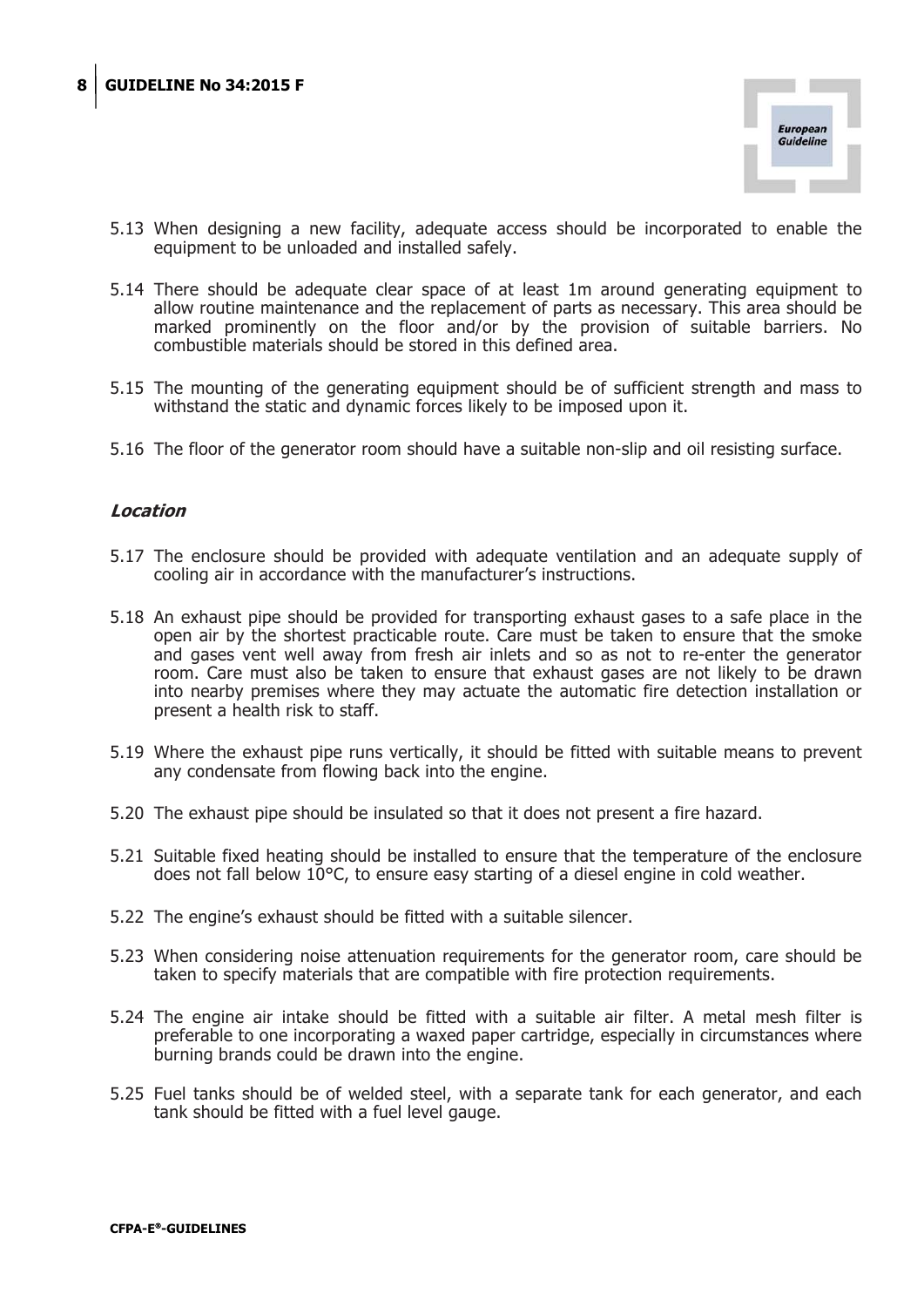

- 5.26 Fuel tanks should be positioned above the level of the generator's fuel pump, but not directly over the engine.
- 5.27 The fuel feed pipe should be at least 20mm above the bottom of the fuel tank and a drain valve of at least 20mm diameter should be fitted to the base of the tank.
- 5.28 All pipework between the tank and the generator should be of wholly metal construction, with joints being brazed rather than soldered.
- 5.29 Any valves in the fuel feed pipe should be positioned adjacent to the tank, have an indicator, and be locked in the open position.
- 5.30 Fuel tanks should be fitted with a vent designed to release fuel vapour outside the building.
- 5.31 The automatic starting and operation of the generator should not depend on any energy source other than its batteries.
- 5.32 The starter motor should be powered by duplicate batteries positioned as close to the generating equipment as possible to minimise voltage drop.
- 5.33 Batteries should be selected, charged, used and maintained in accordance with the supplier's recommendations and relevant national or European standards. Batteries should either be open nickel-cadmium prismatic rechargeable cells or lead acid positive batteries which are selected, used, charged and maintained in accordance with the relevant national or European standard.
- 5.34 Each battery should be provided with a continuously connected charger suitable for the battery concerned.
- 5.35 A manual start test button and indicator lamp should be provided to permit periodic testing.

#### **Cables**

- 5.36 All wiring from the generator to the local consumer units should be in accordance with national standards. Cables should be protected against fire and mechanical damage; this may be achieved by running the cables outside the building, or through parts of the building of low fire risk or which are separated from any significant fire risk by an element of structure with a fire resistance of at least 60 minutes. Alternatively the cables may be provided with suitable protection directly or be buried beneath the ground.
- 5.37 The colour of the insulation on cables from emergency generators should comply with current national / European standards.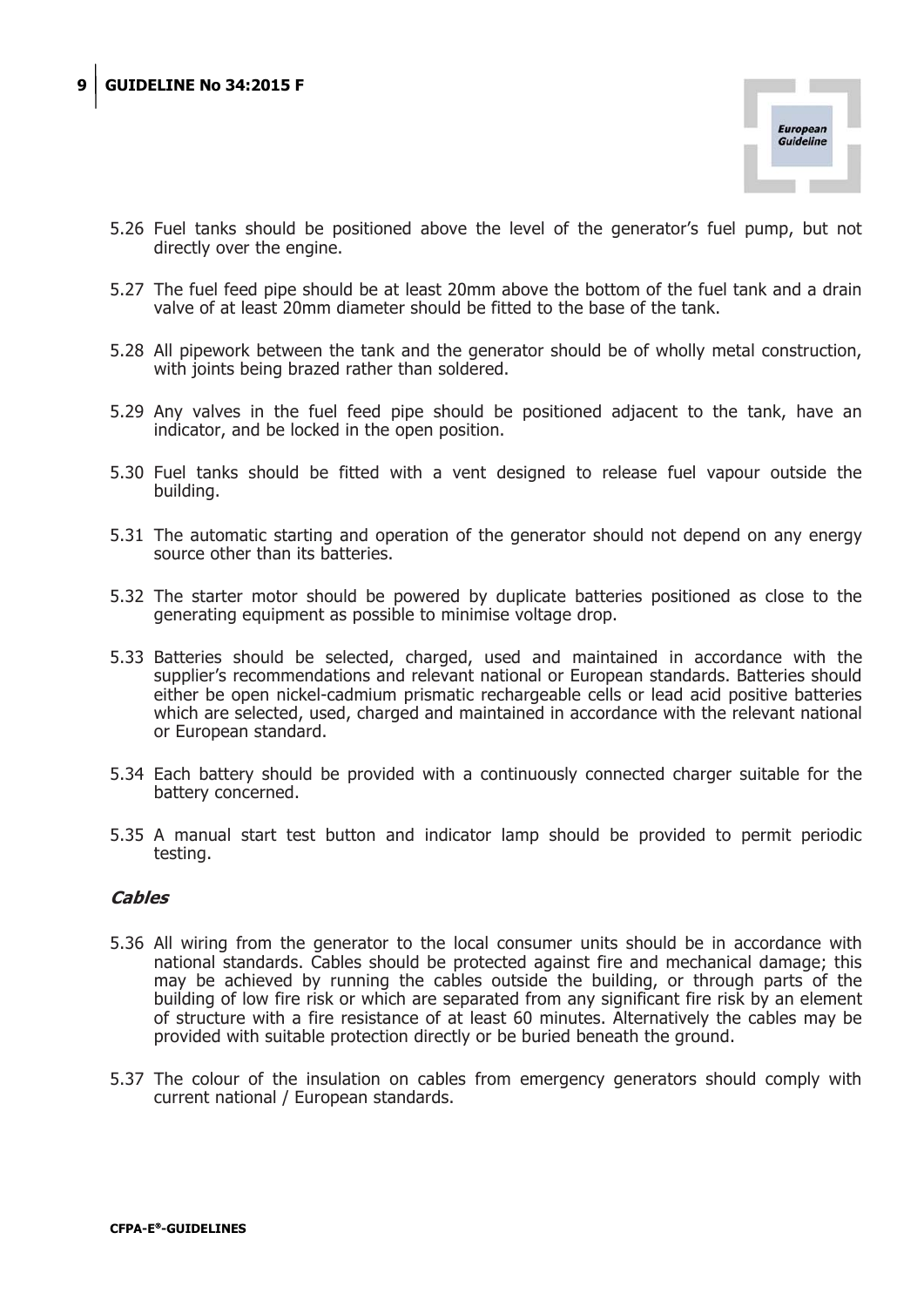

- 5.38 Where the colour of the insulation could introduce safety implications, clear and prominent notices should be displayed indicating the colour convention employed. (For example if black insulation may be in use in parts of the premises to denote neutral return cables or phase supplies).
- 5.39 Cables from emergency generators to local consumer units should be of single lengths avoiding the need for joints.

#### **Records**

- 5.40 Up to date documentation, including installation drawings, routes of cables, details of equipment supplied by the generator and safe shut down procedures should be available for fire and rescue service use.
- 5.41 The location of emergency generators should be noted on the site plans that are made available for the fire service, as well as listing the equipment that is to receive emergency power when normal power is lost.

#### **6 Portable generators**

- 6.1 To facilitate the speedy connection of a portable generator in an emergency, suitable connecting points should be made available at easily accessible locations.
- 6.2 Portable generators should be stood on level ground and used unenclosed and uncovered unless provided with a proprietary enclosure designed to reduce noise or vibration.
- 6.3 To ensure correct burning of the fuel and the minimisation of noxious exhaust gases, exhausts should not be blocked or restricted.
- 6.4 Portable generators should be sited clear of combustible materials, including dry undergrowth. An area of at least 1m around the generator should be kept clear of combustible materials.
- 6.5 When it is necessary to place a portable generator on an unpaved surface it should be stood on a fire resistant surface to protect any combustible materials or dry undergrowth beneath.
- 6.6 Equipment should not be positioned where it may be overturned or liable to suffer mechanical damage.
- 6.7 Portable generators should not be used in areas where a flammable atmosphere may be created by the release of gases, vapours, or dusts.
- 6.8 Refuelling should not take place when the generator is operating or still hot from recent use.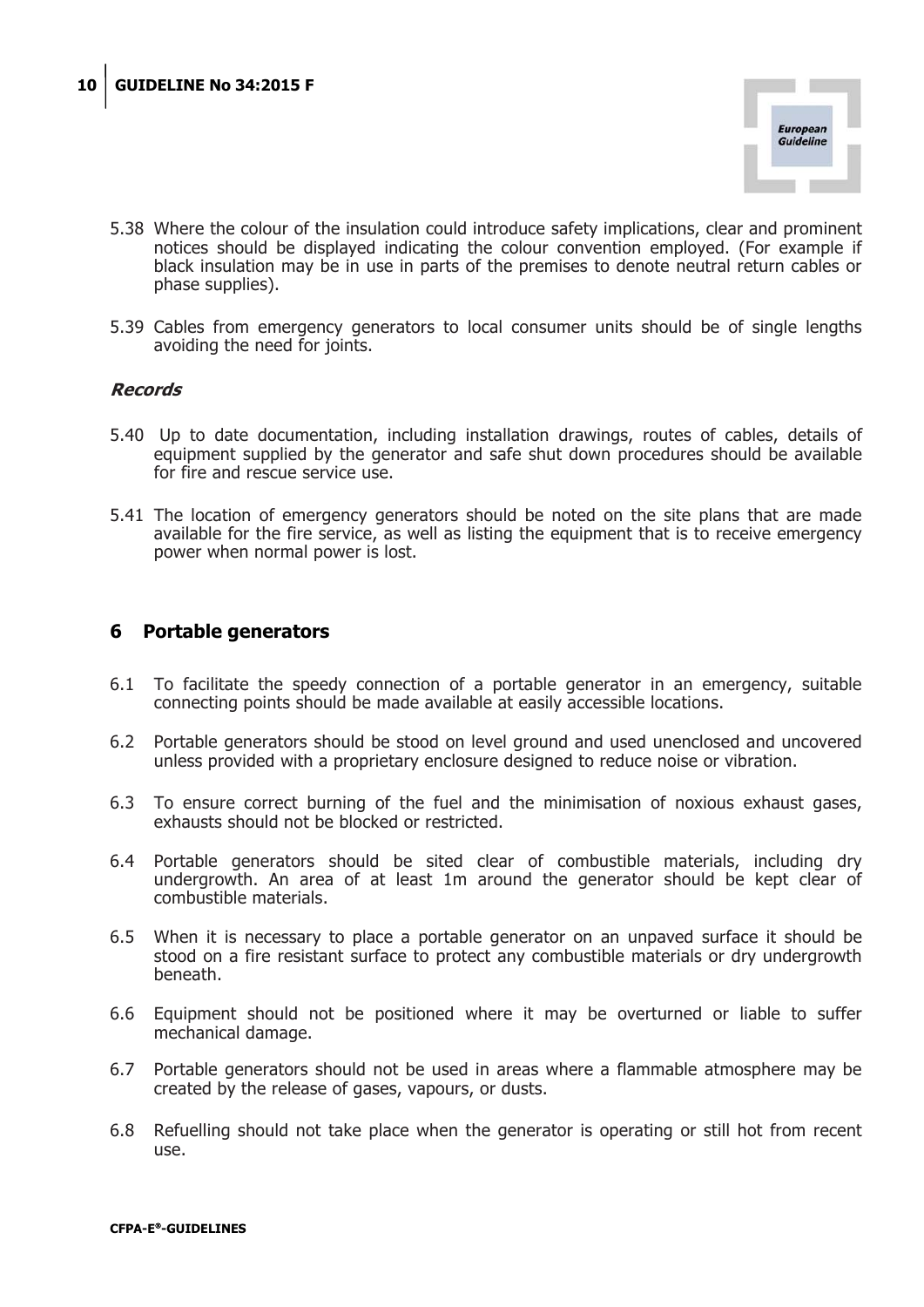



Photo 2: Portable generators should be stood on level ground and clear of combustible materials.

- 6.9 Portable generators should not be moved while in operation. (This also applies in the case of generators run from the power take-off shafts of tractors and other agricultural machinery.)
- 6.10 When an emergency is over, the equipment should be inspected, refuelled and made ready for use in case it is needed shortly afterwards

## **7 Periodic testing and maintenance**

- 7.1 All testing and maintenance should be carried out by a competent person.
- 7.2 At least two instruction manuals should be kept for each generator, one copy being located with the equipment and the other in a secure location elsewhere.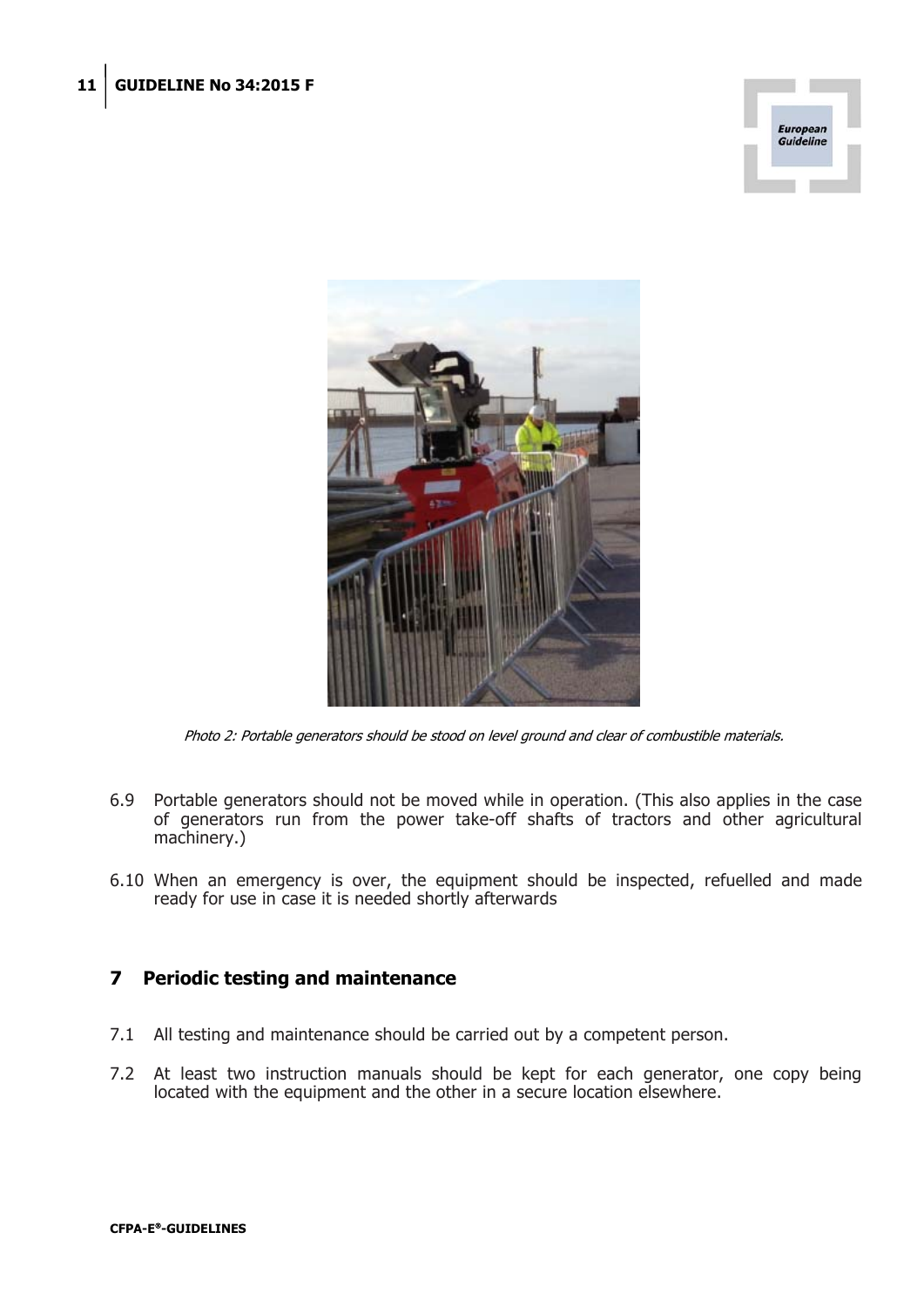

- 7.3 The manual should contain:
	- a detailed explanation of the operation of the system,
	- $\bullet$  a schematic wiring diagram,
	- a function block diagram,
	- the battery specification, installation, maintenance and wiring diagram,
	- instructions for routine maintenance,
	- $\bullet$  list of consumable spare parts with part numbers and sources of supply,
	- routine trouble-shooting procedures.
- 7.4 Any special tools, test equipment and spare parts should be stored securely in the generator room.
- 7.5 All generating equipment should be tested, serviced and maintained in accordance with the manufacturers' instructions.
- 7.6 Generators should be exercised weekly, with load testing being carried out quarterly, with the generator running for at least five minutes on each occasion. Suitable records should be kept.
- 7.7 The inspection and servicing of the generating equipment should include:
	- $\bullet$  checking the fuel levels,
	- checking of battery electrolyte levels,
	- $\bullet$  the conditions of the cells, where the batteries are not sealed,
	- checking of the correct function of all indicator lamps, meters and controls,
	- checking the load value to ensure that it is within the specification.
- 7.8 A written record of the servicing, maintenance, replacement of parts and any unsatisfactory inspection findings should be kept in a log book in the generator room. This log book should also record the corrective actions taken, by whom and when.
- 7.9 Following the running of a generator, whether for servicing or maintenance, the fuel level should be replenished to ensure that the equipment is fully operational.

## **8 Uninterruptible power supplies**

8.1 Computer systems cannot tolerate the variations of power and power cuts normally associated with commercial power systems; a momentary power surge or failure could wipe a computer's memory or damage its many sensitive circuits. To prevent this, an uninterruptible power supply (UPS) should be installed between the commercial alternating current power lines and the computer system.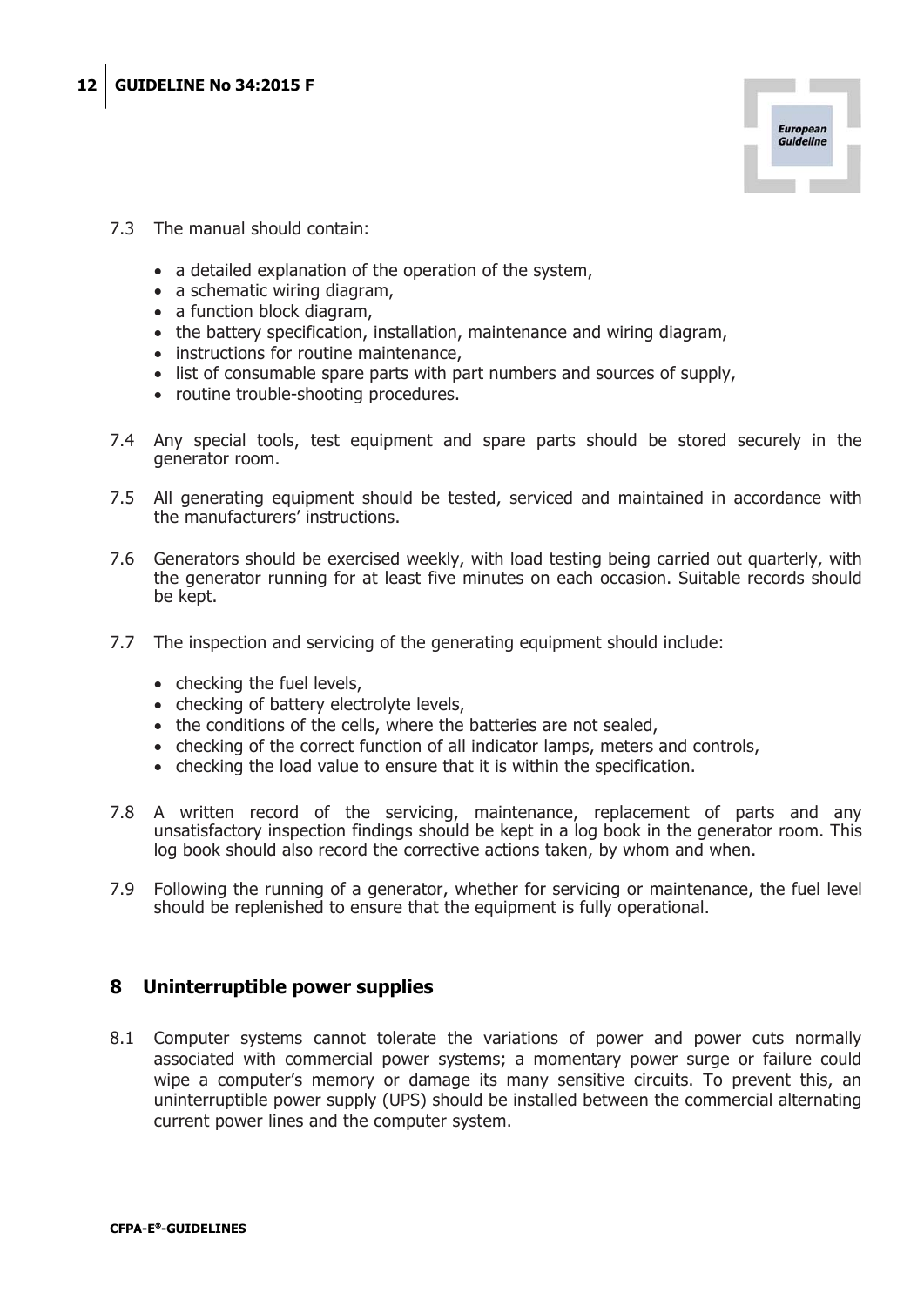

- 8.2 A UPS consists of three major elements, a rectifier/charger, a battery and a direct-currentto-alternating-current inverter. This inverter should be phased to the commercial power frequency so that any fluctuations or interruptions in commercial power do not affect the computer.
- 8.3 The battery is considered to be the weakest link in the equipment, with UPS systems traditionally having sealed lead acid cells. Care should be taken to maximise the operational life of the batteries by avoiding hostile environments and misuse such as poor balance of the load on three-phase inverters. Batteries should be subject to regular maintenance,
- 8.4 Note should be taken that UPS equipment may not be sufficient to protect against an excessive power surge or transient overvoltage, such as occurs with a lightning strike, for example, and specialist advice should be sought for this eventuality.
- 8.5 UPS equipment should be assessed periodically to ensure that it has the capacity and is capable of supplying the service quality within the required time frame for the equipment that is intended to power.
- 8.6 UPS systems should be maintained, inspected and tested in accordance with manufacturers' guidance and national standards.

## **9 Batteries**

- 9.1 Where batteries are to be used to power life safety equipment in an emergency they should be suitably protected from the effects of a fire, for example by locating them in a suitable fire resistant compartment.
- 9.2 Ideally, the designated battery room should be located on an outer wall of the building so that adequate ventilation can be readily provided for the batteries to be charged in this location. The ventilation should allow for at least two air changes per hour.
- 9.3 Battery rooms should not be located at low levels which may be prone to flooding or accumulations of fire fighting water.
- 9.4 Battery charging rooms should be ventilated at high level. Chargers should be mounted on noncombustible surfaces and hangers should be provided for storing charging leads when not in use.
- 9.5 When specifying battery power, it should be remembered that to maximise battery life, and hence minimise costs, batteries should not be allowed to discharge completely before recharging.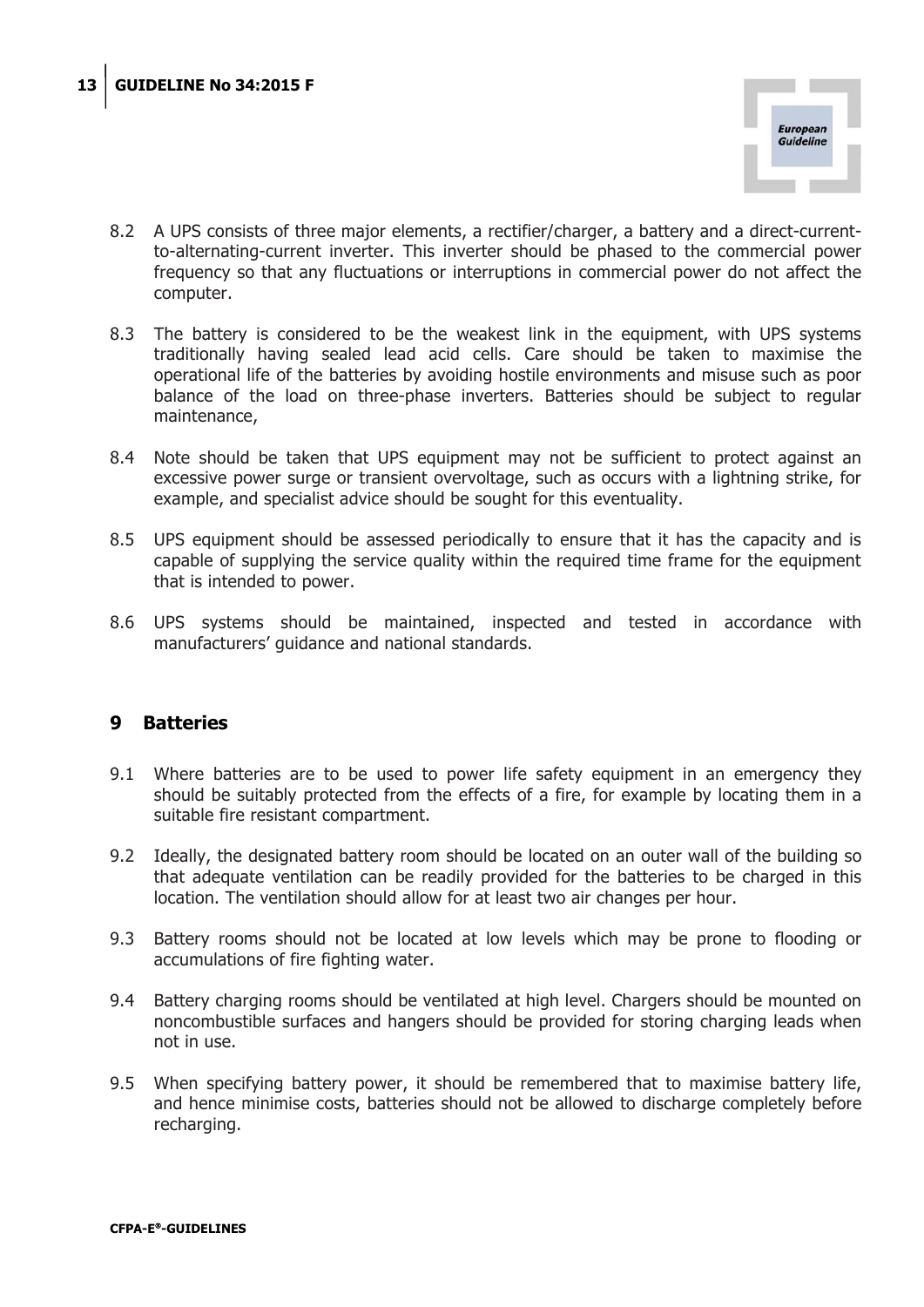

- 9.6 There should be no combustible material stored within 2m of the charger(s) or batteries.
- 9.7 In areas where wet cells are charged, safe means must be provided for checking electrolyte levels and topping up the cells when necessary.
- 9.8 Charging facilities should also include means for mopping up and neutralising any spilled electrolyte.
- 9.9 Where necessary, barriers should be provided to protect charging apparatus from damage by vehicle movements.
- 9.10 Processes which produce open flames, sparks or electric arcs must be excluded from battery charging areas.

## **10 Alternative sources of power**

10.1 Although wind, water and solar power units are available, they are yet to have widespread use in industry and commerce or to be accepted as viable and reliable emergency power supplies. Future advances in technology, however, may serve to make these forms of energy available for emergency use in areas where there is not a significant seasonal variation in the climatic conditions which deliver the potential power supply.

## **11 Temporary installations**

- 11.1 In all cases where a temporary installation is being considered, the fire risk assessment for the area concerned should be reviewed and the impact of the temporary circuits and equipment should be addressed where necessary. The assessment should include consideration of the risk of deliberate fire raising if elements of the equipment, such as a large portable generator, have to be located outside the premises.
- 11.2 During periods without mains power, the provision of temporary lighting, other than emergency escape lighting, may be necessary. Where this is the case under no circumstances should naked flames, such as candles, be used for the provision of temporary lighting. Where necessary, battery powered torches should be provided, with the equipment being checked periodically and the batteries being replaced as necessary.
- 11.3 All temporary installations, including those on construction sites, should be installed in accordance with the requirements of national standards or codes of practice.
- 11.4 All temporary electrical work, including that on construction sites, should be carried out by a competent electrician.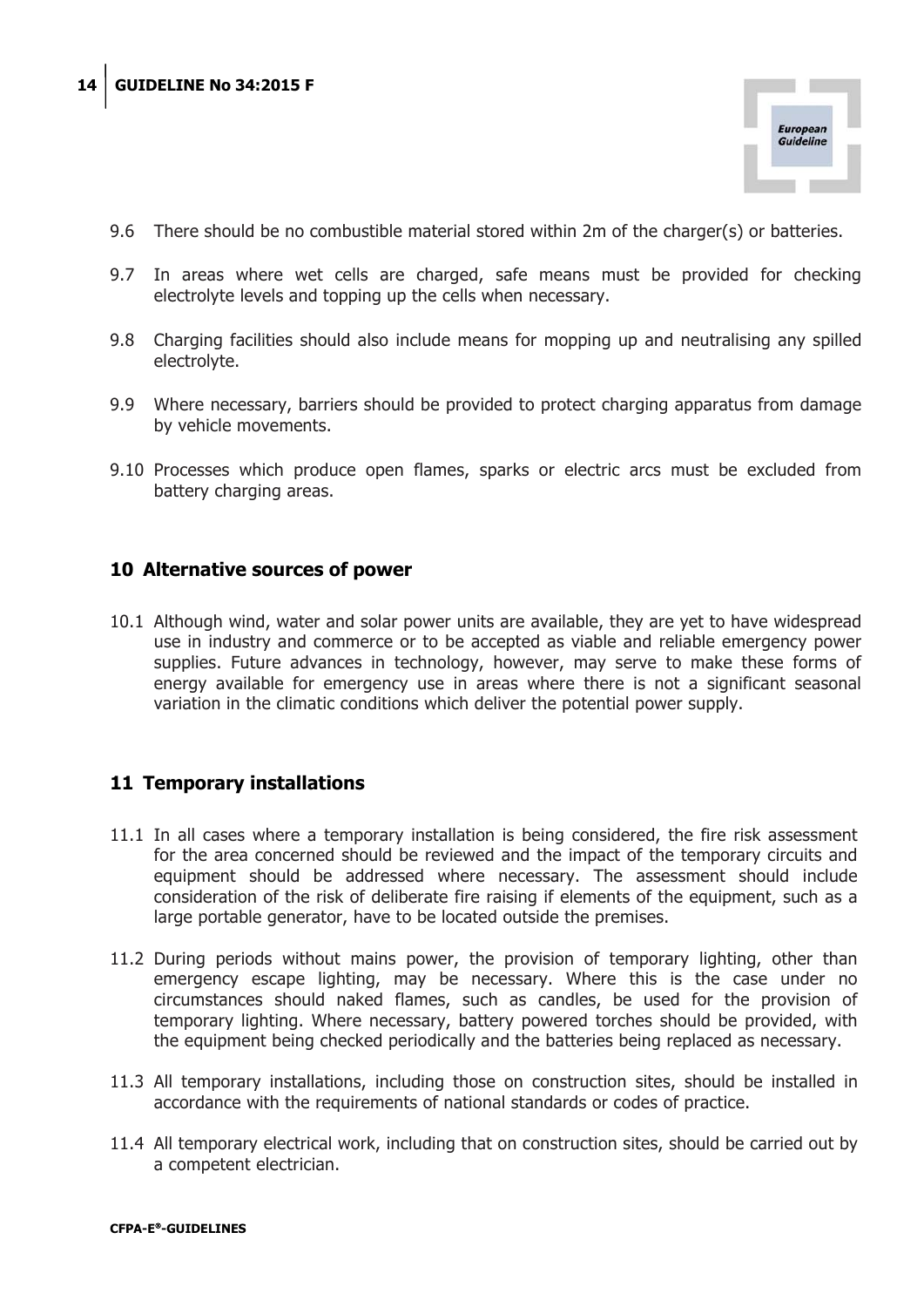

- 11.5 All temporary lighting used externally should operate at low voltage in accordance with national standards and, unless specially designed for the purpose, should be sited away from water features and similar hazards.
- 11.6 All luminaires and catenary installations installed outside buildings should be planned so as to be safe from passing vehicles.
- 11.7 Similarly, any temporary installations planned within buildings should be well clear of hazards such as travelling cranes and other moving plant.
- 11.8 Temporary lighting installations should be inspected regularly and be tested at intervals not greater than every three months whether they have been used within this period or not. All other temporary installations should also be inspected and tested at intervals not greater than every three months. The results of the tests should be recorded in a register kept for the purpose.

## **12 Action in the event of electrical fires**

- 12.1 Water should never be used to fight a fire involving electrical wiring or equipment because of the danger of electrocution. In all cases, the power supply should be isolated before taking any action to extinguish the burning materials.
- 12.2 In the event of smoke being seen coming from electrical equipment or cables, isolating the circuit by using the switch may serve to remove the source of heat and thus solve the problem.
- 12.3 Sustained fires involving electrical equipment are best fought with carbon dioxide or dry powder extinguishers. Where the burning materials are within an enclosed panel or lighting unit, carbon dioxide may be the most effective extinguishing agent since it is able to reach the seat of the fire more easily.
- 12.4 Only when the power supply has been isolated should any attempt be made to extinguish burning papers and similar materials to which the fire may have spread. Alternative extinguishers will then be necessary as carbon dioxide and dry powder do not have the required cooling effect. Their use may also serve to blow burning papers around and thus spread the flames.
- 12.5 When the power supply has been isolated, spray foam extinguishers may be used as these have been designed to give added operator safety if accidentally used on electrical equipment or circuits that remain live.
- 12.6 No attempt should be made to use portable fire extinguishers on high voltage equipment such as electrical transformers.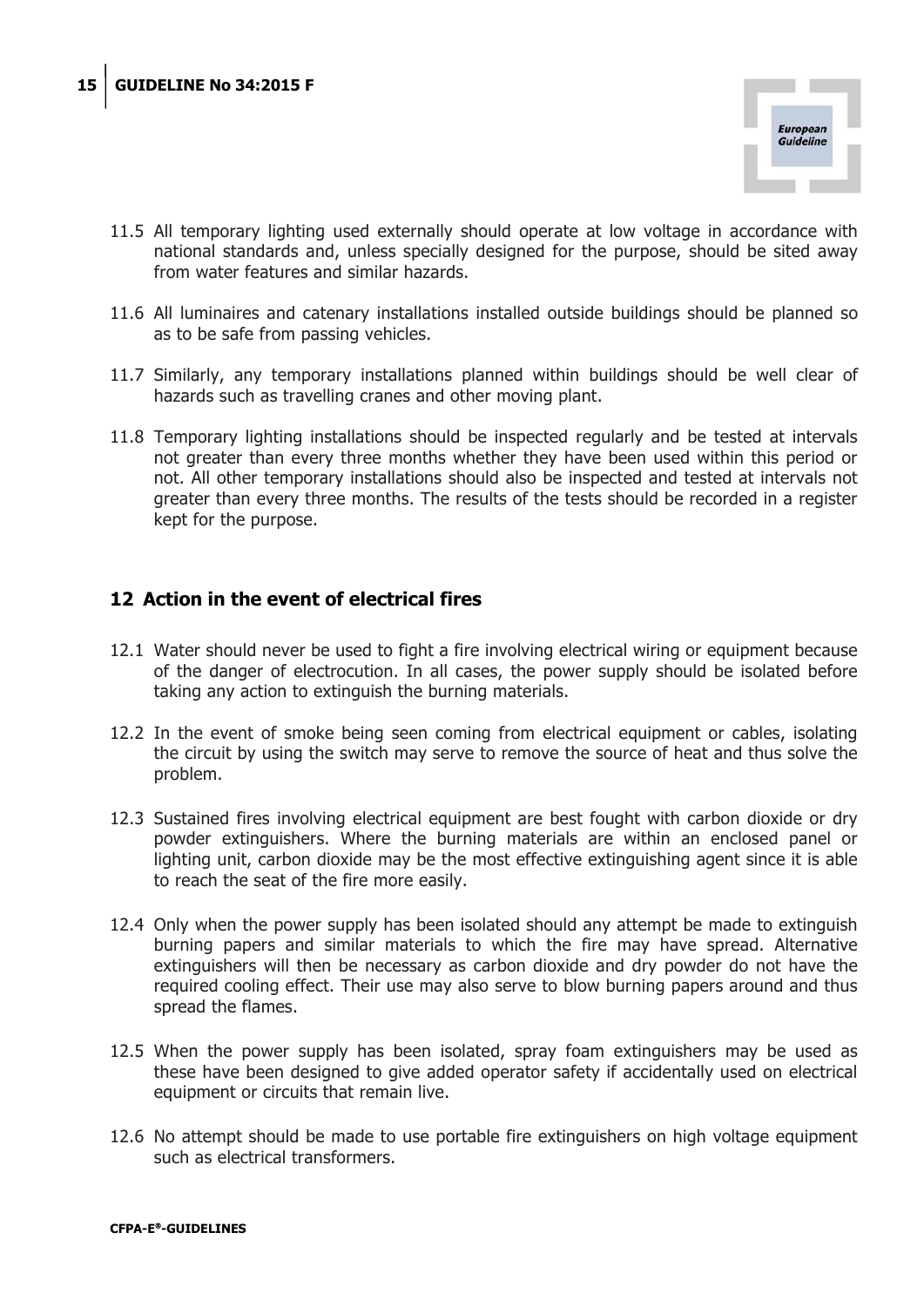

## **13 References**

x Guidance Signs, emergency lighting and general lighting, Guideline 5: 2003F, CFPA-E

## **14 European Guidelines**

| Fire                      |              |                                                                  |
|---------------------------|--------------|------------------------------------------------------------------|
| Guideline No.             | 1:2015 F -   | Fire protection management system                                |
| Guideline No.             | 2:2013 F -   | Panic & emergency exit devices                                   |
| Guideline No.             | $3:2011 F -$ | Certification of thermographers                                  |
| Guideline No.             | 4:2010 $F -$ | Introduction to qualitative fire risk assessment                 |
| Guideline No.             | $5:2003 F -$ | Guidance signs, emergency lighting and general lighting          |
| Guideline No.             | $6:2011 F -$ | Fire safety in care homes for the elderly                        |
| Guideline No.             | $7:2011 F -$ | Safety distance between waste containers and buildings           |
| Guideline No.             | 8:2004 F -   | Preventing arson - information to young people                   |
| Guideline No.             | $9:2012 F -$ | Fire safety in restaurants                                       |
| Guideline No. 10:2008 F - |              | Smoke alarms in the home                                         |
| Guideline No. 11:2015 F - |              | Recommended numbers of fire protection trained staff             |
| Guideline No. 12:2012 F - |              | Fire safety basics for hot work operatives                       |
| Guideline No. 13:2015 F - |              | Fire protection documentation                                    |
| Guideline No. 14:2007 F - |              | Fire protection in information technology facilities             |
| Guideline No. 15:2012 F - |              | Fire safety in guest harbours and marinas                        |
| Guideline No. 16:2008 F - |              | Fire protection in offices                                       |
| Guideline No. 17:2015 F - |              | Fire safety in farm buildings                                    |
| Guideline No. 18:2013 F - |              | Fire protection on chemical manufacturing sites                  |
| Guideline No. 19:2009 F - |              | Fire safety engineering concerning evacuation from buildings     |
| Guideline No. 20:2012 F - |              | Fire safety in camping sites                                     |
| Guideline No. 21:2012 F - |              | Fire prevention on construction sites                            |
| Guideline No. 22:2012 F - |              | Wind turbines $-$ Fire protection guideline                      |
| Guideline No. 23:2010 F - |              | Securing the operational readiness of fire control system        |
| Guideline No. 24:2010 F - |              | Fire safe homes                                                  |
| Guideline No. 25:2010 F - |              | Emergency plan                                                   |
| Guideline No. 26:2010 F - |              | Fire protection of temporary buildings on construction           |
| Guideline No. 27:2011 F - |              | sites<br>Fire safety in apartment buildings                      |
| Guideline No. 28:2012 F - |              | Fire safety in laboratories                                      |
| Guideline No. 29:2013 F - |              | Protection of paintings: Transport, exhibition and storage       |
| Guideline No. 30:2013 F - |              | Managing fire safety in historical buildings                     |
| Guideline No. 31:2013 F - |              | Protection against self-ignition and explosions in handling      |
|                           |              | and storage of silage and fodder in farms                        |
| Guideline No. 32:2014 F - |              | Treatment and storage of waste and combustible                   |
|                           |              | secondary raw materials                                          |
|                           |              | Guideline No. 33:2015 F - Evacuation of people with disabilities |
|                           |              |                                                                  |